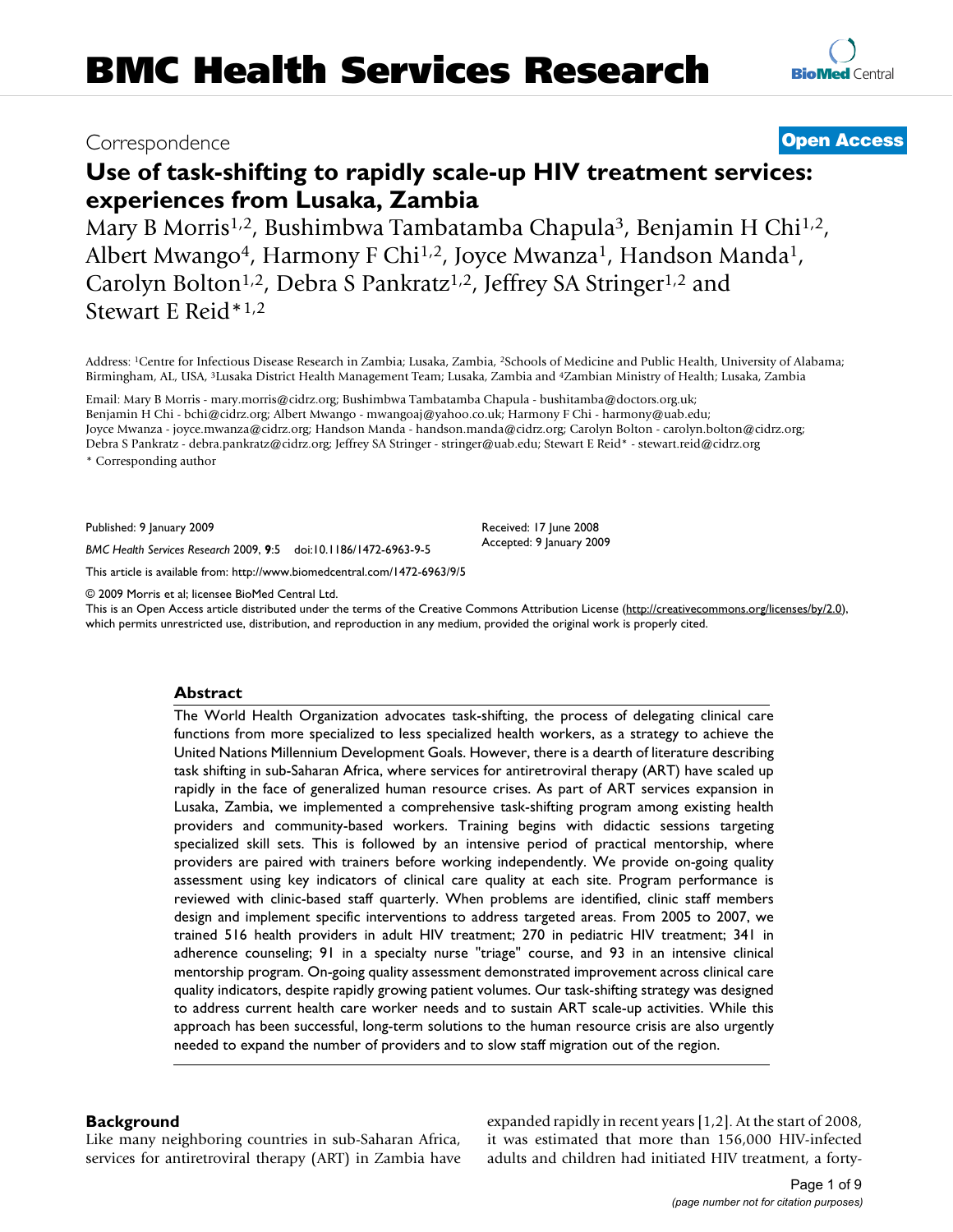fold increase in less than five years. This progress has been made in spite of significant shortages of health care workers. Staffing deficits over this period were estimated at over 70% for doctors, clinical officers, and nurses [3]. With as many as 330,000 Zambians still in urgent need of HIV treatment country-wide, and more becoming eligible each year, successful and continued expansion of ART services will largely depend on the ability to address the growing human resource crisis. "Task-shifting" is the process of delegating tasks from more specialized to less specialized health workers and has been proposed as one of several possible solutions to the dire human resource shortages facing the African health sector [4].

To address its severe human resource shortage, the Zambian Ministry of Health has strongly supported an integrated program of task-shifting among providers [5]. Appropriate health care responsibilities have been transferred from physicians to mid-level clinicians (e.g., nurses and clinical officers) and from nurses to community health workers. The success of these programs has maximized the potential of health care providers, and allowed the continued expansion of services in the face of severe resource constraint. In this report, we describe our field experiences with task shifting in Lusaka, Zambia, where a large public-sector ART program has enrolled over 71,000 HIV-infected adults and children across 19 program sites [1,2]. We advocate a comprehensive, three-pronged approach to task-shifting that comprises training, on-site clinical mentoring, and continuous quality assurance. A structured approach is important so that clinical care is not compromised when clinical duties are initially shifted to less specialized health professionals. In fact, we have shown that improvements in clinical care quality indicators may be possible, even in the context of rapidly increasing patient volumes.

# **Methods**

# *Provider roles in the task-shifting model*

The task-shifting model requires the transfer of specific clinical responsibilities to other providers who can be trained for the task (Figure 1). This approach has been possible in Lusaka because of the relative abundance of mid-level to lower level health providers compared to trained physicians, a scenario common to many African health systems. Task-shifting strategies often arise informally at the clinic level, where providers unofficially take on additional administrative and clinical responsibilities in order to ensure continued provision of services. In the setting of rapid ART expansion, however, we advocate a more structured cadre approach to ensure the provision of quality care. This is important since provision of HIV services is relatively new to many settings, requires longitudinal rather than acute and episodic care, and may grow increasingly complex with long-term drug toxicities, treatment failure recognition, and regimen changes. For an effective task-shifting approach, responsibilities for each cadre of health provider were identified, so that targeted training programs could be implemented.

Clinical officers (equivalent to nurse practitioners in North America and Europe) provide the majority of firstline health care and thus play a critical role in task-shifting and expanding access to HIV care. The traditional role of a clinical officer in our setting is to assess patients' eligibility for and prescribe antiretroviral drugs, and to identify toxicities and opportunistic infections. They have traditionally handled only routine cases, referring more complicated clinical problems to medical officers (i.e. doctors). As services have expanded, however, clinical responsibilities among clinical officers have increased owing to the local shortage of medical officers. To ensure that this task-shifting results in quality clinical care, we have focused on improving physical examination skills and clinical decision making.

The traditional role of nurses in Lusaka clinics focused on duties such as basic history-taking, vital signs measurement, adherence counseling, phlebotomy, and medication dispensation. Much of their time was spent in clerical duties and many of their tasks were administrative in nature. The focus of task shifting for nurses has been to develop their skills in screening and basic clinical assessment so that they may reduce the work burden of the clinical officers. Nurses are now trained to triage patients in waiting areas, direct patient flow, and manage stable patients in long-term HIV care.

In our programs, community health workers file patient charts, organize support groups, and perform home visits for patients with missed appointments. We have expanded the responsibilities of community health workers by establishing a new cadre called "peer educators." More experienced community health workers may apply for selection as peer educators through competitive interview process conducted regularly at each site. While not a requirement, nearly all candidates are HIV-infected patients who may or may not be on ART. Following intensive training, they perform administrative and basic clinical duties that are part of comprehensive patient care. Their main role is to conduct adherence counseling and health education for patients. This task is critical but timeconsuming; use of peer educators frees nurses to perform more clinical duties. Peer educators may also assist nurses by recording patient height and weight, and assessing vital signs such as temperature, blood pressure and heart rate. They are provided a monthly stipend in accordance with district pay scales; this is in contrast to community health workers, who are considered volunteers and receive only meal and transport allowances.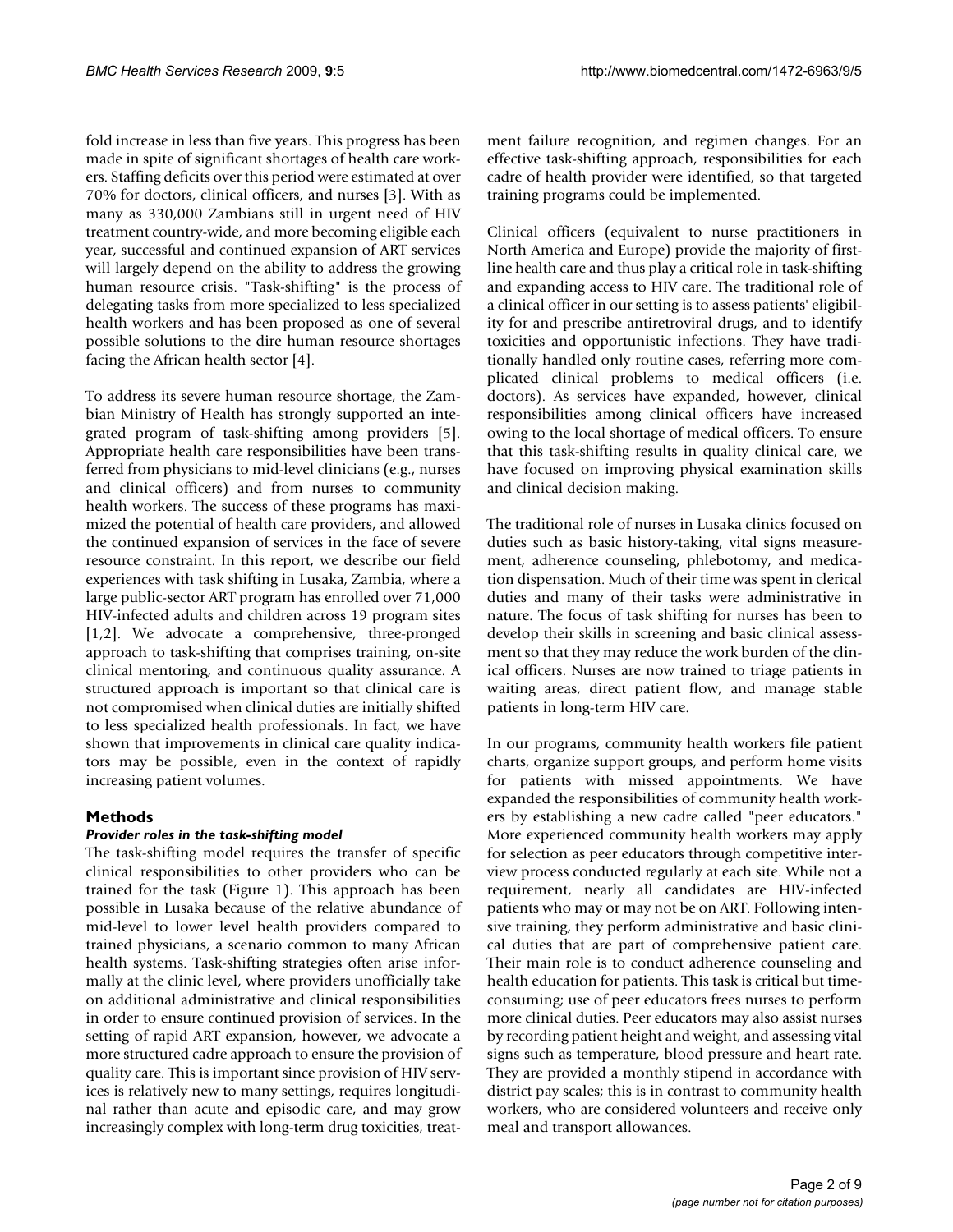| Traditional          |                                                                                                                                                                                                                             | Task-Shifting |                             |  |
|----------------------|-----------------------------------------------------------------------------------------------------------------------------------------------------------------------------------------------------------------------------|---------------|-----------------------------|--|
| <b>Doctors</b>       | Initial consultation/clinical evaluation<br>Ordering lab tests / radiology<br>Assessment of ART eligibility<br>Initial ART prescription<br>Toxicity management<br>Treatment failure management<br>Referral to tertiary care |               | Clinical<br><b>Officers</b> |  |
| Clinical<br>Officers | Triage of returning patients<br>Consultation for stable patients<br>ART prescription refills<br>Registration<br>Phlebotomy                                                                                                  |               | <b>Nurses</b>               |  |
| <b>Nurses</b>        | Pharmacy dispensation<br><b>Education and counseling</b><br>adherence counseling<br>Vitals, height, weight                                                                                                                  |               | Peer<br>Educators           |  |

# has been introduced **Figure 1** Clinical care and administrative responsibilities in the "traditional" health care model in Zambia and the task-shifting model that

**Clinical care and administrative responsibilities in the "traditional" health care model in Zambia and the taskshifting model that has been introduced**.

# *Training*

Didactic training is a cornerstone of the Zambian Ministry of Health's curriculum for HIV care and treatment. Courses vary from one to three weeks in length and provide in-depth coverage of topics such as adult HIV care, pediatric HIV care, and adherence counseling. These are requirements for nearly all health staff providing HIVrelated health services.

With support from the Ministry of Health, we have included targeted trainings focused on task-shifting. Experienced HIV nurses undergo triage training, to ensure that all patients are assessed and prioritized for care based on clinical need. Triage training focuses on the following skills: (1) patient assessment and management of urgent problems, (2) recognition of toxicities and severe illness, and (3) interpretation of laboratory investigations. Nurses then undergo advanced training on care of the stable HIV patient, similar to the Integrated Management of Adult and Adolescent Illness (IMAI) program. This five-day training focuses on clinical evaluation and World Health Organization HIV disease staging; opportunistic infection prophylaxis and treatment; antiretroviral therapy eligibility; and antiretroviral drug toxicity and management. A key focus is on the early recognition of signs and symptoms requiring referral to a higher level.

Peer educators are trained to provide health education, counsel patients on adherence and other HIV related issues, and perform basic health worker duties, such as recording patient demographic information, heights and weights, and basic vital signs using digital equipment. They receive a three-week classroom style training that focuses on communication skills, adherence and behavior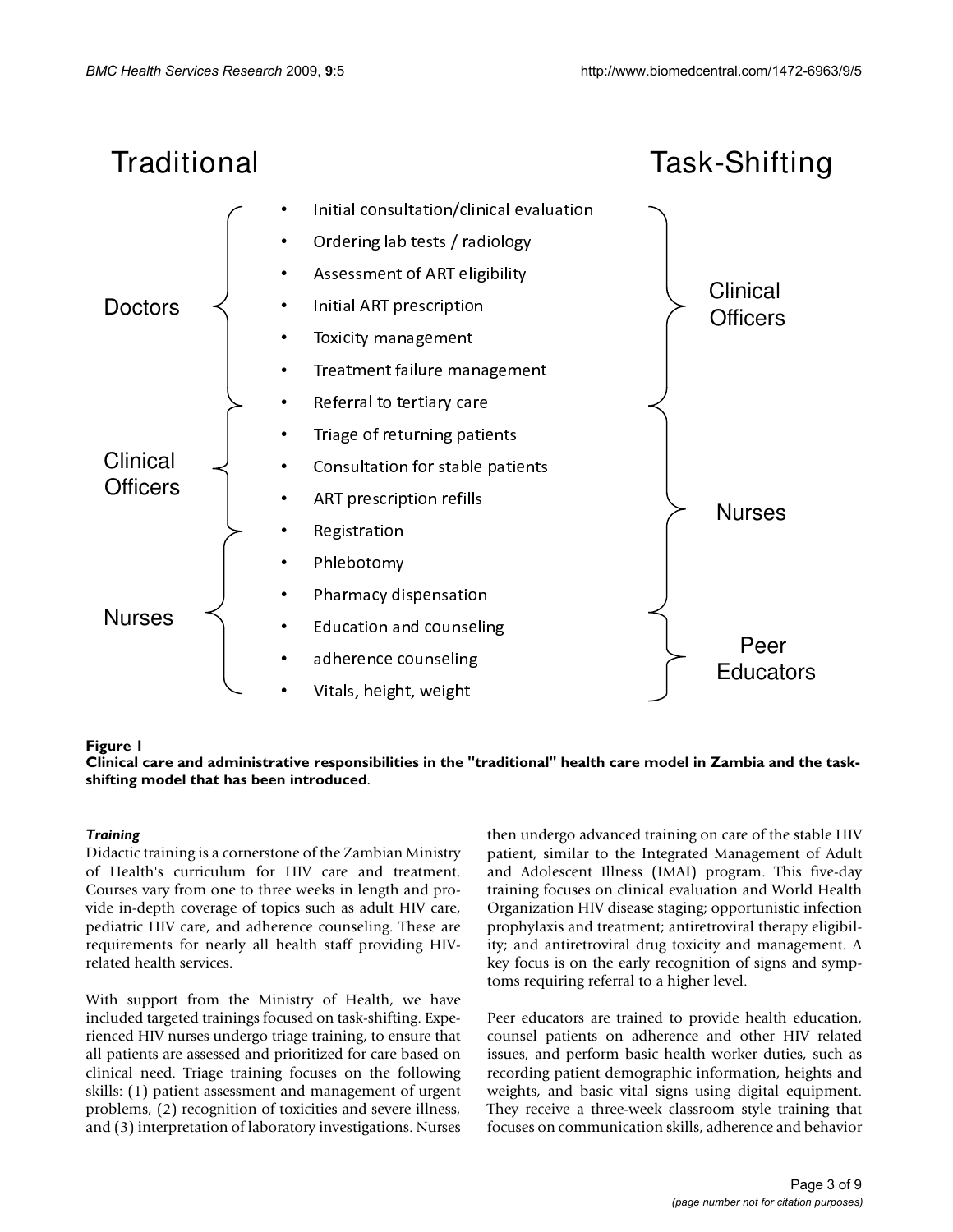change counseling, confidentiality, disclosure, HIV transmission prevention, and basic HIV care and treatment. Pediatric peer educators are trained to provide counseling services for children and assist families with disclosure counseling.

### *Mentoring*

Didactic training is too brief to result in sustained changes in clinical practice. After formal implementation of clinic systems, mentors continue to work at the site level to build problem-solving capacity and leadership. A core staff of local physicians, clinical officers, and nurses participate in on-site weekly clinical teaching rounds, and provide one-on-one mentoring specific to their cadre. HIV clinicians from the United States, Canada, and South Africa make regular visits, and are consulted via internet for complicated cases. This system facilitates continuous professional development for all cadres of health staff in the continuously evolving field of HIV medicine.

Tailored programs have also been created for each targeted cadre of health care provider. In order to develop physical examination skills among clinical officers, a single site was designated as a training centre in HIV care and treatment. Clinical officers undergo intensive three-week training, under the supervision of experienced HIV physicians. By taking histories and examining patients together, mentors reinforce good practices and techniques, and demonstrate comprehensive history taking, physical assessment and patient management skills. Thereafter physicians at each site work closely with clinical officers to build capacity in patient management and improve quality of care provision.

Nurses qualify for targeted mentoring once they successfully complete advanced ART training. District staff members are paired with a clinical mentor, usually a registered nurse, for a minimum of two months. The goal is to acquire skills to competently manage stable patients according to established clinical protocols. Trainees conduct routine visits using data forms, simplified care algorithms, and standard operating procedures. They monitor patients' response to antiretroviral drugs, assess for toxicities, screen for treatment failure, and renew ART prescriptions. Complicated patients with moderate to severe symptoms are immediately referred to clinical officers or physicians for further assessment. Competency is assessed at the completion of the mentorship program using standardized evaluation tool in structured clinical settings. Because of the intensive nature of clinical officer and nurse training, "team leaders" for each cadre are selected on-site, with the expectation that they will continue training other members of staff during and upon completion of this clinical mentorship.

Peer educators receive intensive practical mentorship in the two weeks following didactic training. This mentorship focuses on personal appearance, self-awareness, nonverbal communication, interview techniques, cultural competency, client-centered counseling, and communication skills. Peer supervisors and nurses conduct patient counseling with new peer educators, demonstrating strategies for communication in action. Nurses train peer educators in basic clinical duties: recording basic demographic information on patients; recording weight and height; and using digital equipment to measure vital signs. Thereafter, the senior nurse manager at each clinic supervises duties performed by peer educators, assists them with complex issues, and provides psychological support. Peer educators use journals to record details of the cases they see, which are later presented to clinic nurses and peer supervisors for guidance. In bimonthly trainings, problem areas are identified and addressed through lectures and/or practical sessions.

### *Continuous quality assurance*

Our comprehensive continuous quality assurance program focuses on three core activities: (1) evaluation of clinical care via targeted chart reviews and monthly site reports from our electronic medical record, (2) feedback and training in areas of poor site performance, and (3) an exchange program between clinics to improve overall clinical quality. This program is coordinated by a central team of "quality assurance" (or QA) nurses and data monitors.

On a quarterly basis, each program site is evaluated for clinical care performance. The establishment of a centralized electronic medical record [6] has facilitated the generation of routine site-specific performance evaluations. Several reports have been programmed to monitor clinical care. A laboratory report lists all critical values according to date and patient identification number. A treatment failure report lists individuals who meet local, non-virological criteria for treatment failure, triggering careful evaluation for a possible switch to second-line ART. QA nurses and data monitors perform targeted chart reviews and ensure that proper care was provided to patients. In cases where it was not, patients are recalled and appropriate interventions initiated. On a quarterly basis, site-specific performance reports are generated and shared with facility-based clinical staff. These reports rank site performance according to key clinical performance indicators such as: proportion of patients starting ART who have baseline laboratory results documented; proportion of patients on ART who have a repeat CD4 count ordered at the appropriate time; patient retention in care; and proportion of eligible patients receiving *Pneumocystis carinii (jiroveci)* pneumonia (PCP) prophylaxis (Figure 2). Recognizing and rewarding individual clinic performance has created a climate of healthy competition between sites. Semiannual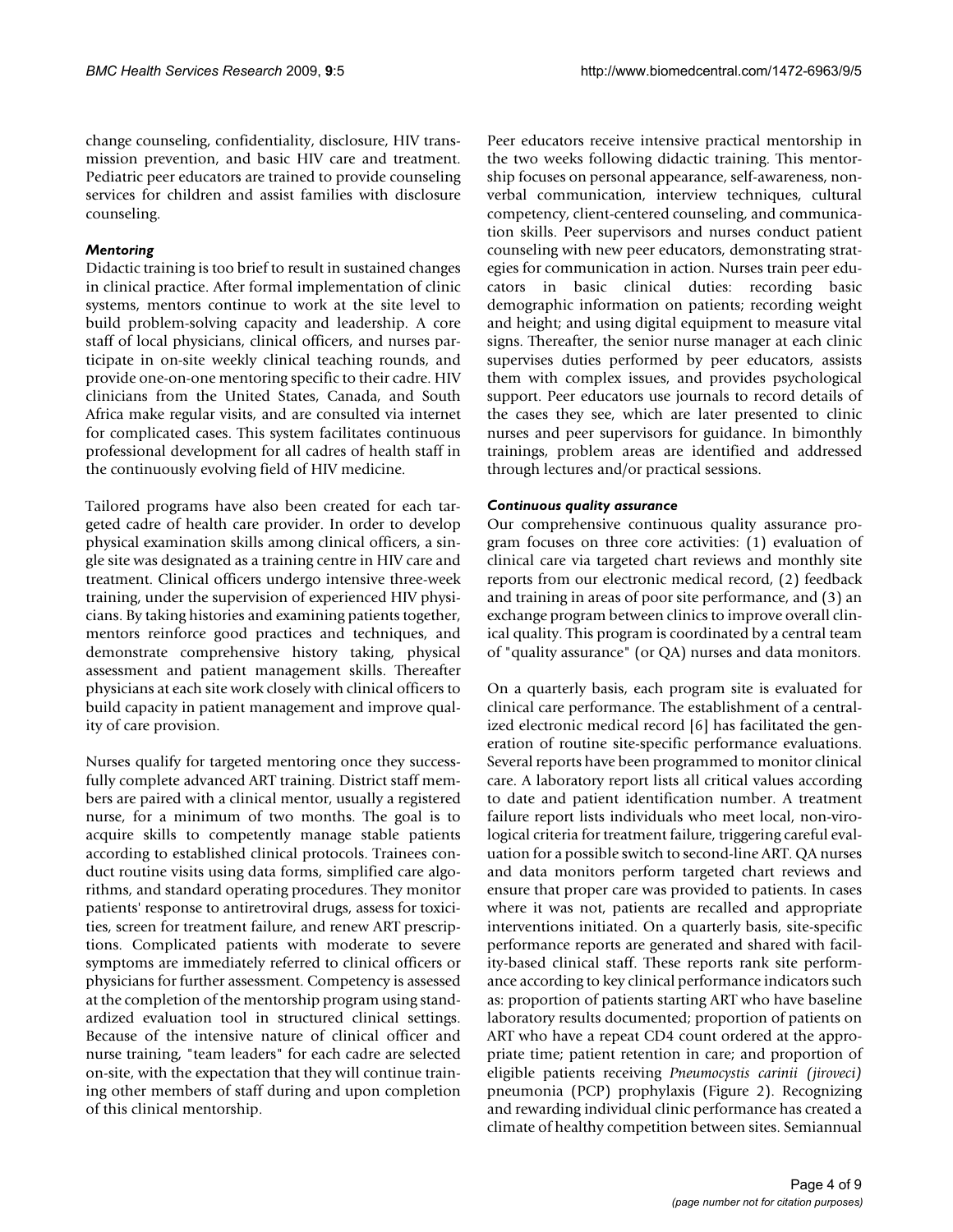rewards are presented to the clinics with the best performance: usually with a portion of these funds are spent on on-going clinic improvement schemes.

The second core activity is targeted trainings based on site performance. QA staff members take advantage of scheduled team meetings to provide focused training in areas previously identified through targeted file review and performance reports. The third core activity to support continuous quality improvement is a two-way exchange program, which pairs established, well-performing clinics with newer, less experienced clinics. During one-week exchange visits, staff perform peer assessments of their twin site, exchange ideas, provide feedback, and suggest areas for quality improvement. This intervention has been popular with staff as they share solutions to similar challenges that exist in all sites. Exchanges to date have involved nursing staff – in particular nurse managers – but future exchanges are planned for clinical and medical officers.

# **Results**

We began implementing task-shifting strategies in 2004 by using non-physician clinical officers to assess patients for eligibility for ART, to commence patients on ART, to monitor patients' outcomes, and to review for toxicities. In 2005, nurses were trained to assume expanded roles, primarily conducting triage, patient assessment, and ordering and interpreting laboratory investigations [7]. In the same year, we established our peer educator program. The number of clinical officers, nurses, and peer educators trained through our various curricula from 2005 to 2007 are shown in Table 1.

| <b>Sites</b> | <b>Baseline CD4</b> |       | <b>Baseline height and</b><br>weight |       | <b>CD4</b> measured<br>within 9 months of<br><b>ART initiation</b> |        | <b>Active patients</b><br>enrolled, eligible,<br>and on ART |       |
|--------------|---------------------|-------|--------------------------------------|-------|--------------------------------------------------------------------|--------|-------------------------------------------------------------|-------|
|              | N                   | %     | N                                    | %     | N                                                                  | %      | N                                                           | %     |
| A            | 424                 | 92.98 | 171                                  | 91.94 | 365                                                                | 92.17  | 139                                                         | 67.80 |
| B            | 1128                | 91.41 | 567                                  | 93.87 | 196                                                                | 91.16  | 422                                                         | 66.46 |
| $\mathsf C$  | 1305                | 94.09 | 609                                  | 92.41 | 1674                                                               | 98.47  | 498                                                         | 77.57 |
| D            | 939                 | 91.79 | 359                                  | 69.98 | 872                                                                | 93.76  | 392                                                         | 76.12 |
| E            | 1571                | 95.10 | 767                                  | 97.96 | 656                                                                | 96.47  | 553                                                         | 67.19 |
| F            | 1207                | 94.82 | 536                                  | 95.71 | 1153                                                               | 95.45  | 457                                                         | 66.52 |
| G            | 449                 | 92.96 | 236                                  | 95.93 | 8                                                                  | 100.00 | 175                                                         | 70.00 |
| H            | 1007                | 92.64 | 433                                  | 93.32 | 1423                                                               | 96.87  | 355                                                         | 73.65 |
| L            | 1222                | 87.54 | 500                                  | 86.21 | 1379                                                               | 96.50  | 417                                                         | 69.04 |
| J            | 1860                | 80.66 | 908                                  | 94.58 | 2117                                                               | 91.21  | 732                                                         | 64.78 |
| К            | 458                 | 90.69 | 263                                  | 90.38 | 639                                                                | 93.70  | 201                                                         | 75.28 |
| L            | 1627                | 82.80 | 1009                                 | 92.65 | 1659                                                               | 91.51  | 876                                                         | 79.35 |
| M            | 722                 | 86.05 | 319                                  | 94.66 | 855                                                                | 93.54  | 241                                                         | 60.25 |
| N            | 1250                | 91.31 | 574                                  | 85.42 | 813                                                                | 81.63  | 529                                                         | 73.07 |

Example of a quarterly performance report for **Figure 2** Lusaka District HIV care and treatment programs **Example of a quarterly performance report for Lusaka District HIV care and treatment programs**. ART = antiretroviral therapy.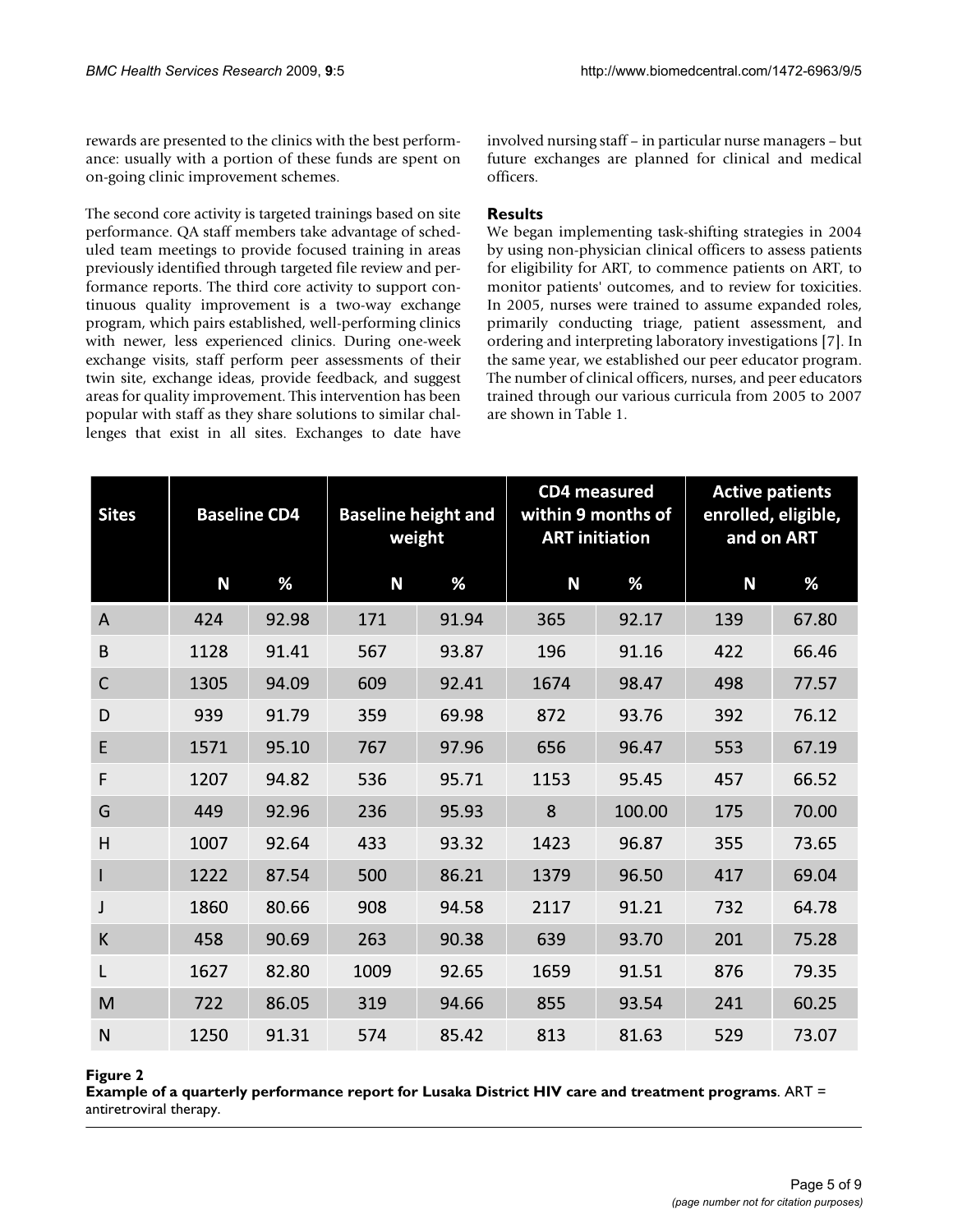Although task-shifting can help alleviate the human resource shortages in Africa, one major concern has been reduced clinical care quality. To address this issue, we conducted a review of quarterly clinic performance reports in order to assess whether clinic performance had changed following introduction of task-shifting and quality assurance activities. When we examined clinical performance according to time of site establishment, we noted general improvements in several basic indicators (Figure 3) despite significant increases in clinic volumes (Figure 4). While these findings cannot be directly attributed to our task-shifting program, we find them nonetheless encouraging.

### **Discussion**

Like much of Africa, provision of free ART services in Lusaka has created unprecedented health systems demand that cannot be met using traditional physician-dependent models. In our setting, we have attempted to utilize every available human resource to its full potential. Our threepronged approach of training, mentorship, and continuous quality assessment has allowed the rapid roll-out of services despite notable resource constraints. Involvement of peer educators – mostly members of the surrounding communities – has helped to reduce stigma surrounding HIV and mobilize community leaders. The quality of care has not suffered, but has instead steadily improved under a structured program of assessment and targeted training.

The primary intent of our report is to describe our taskshifting strategy and provide basic data demonstrating feasibility. We are not in a position to perform a formal effectiveness analysis of our task-shifting approach – either as a package or by its individual components – because of insurmountable methodological difficulties in this programmatic setting (e.g. on-going nature of the clinical mentorship intervention, differences in patient volume and staffing among the sites, differing provider characteristics, possibility of temporal bias). Identification of a suitable comparator arm is also difficult because almost all the facilities we sponsor have at least some degree of task-shifting in place. Our inability to measure strategy effectiveness is a recognized limitation of this report. Nonetheless, we believe there are important lessons that come out of these experiences, particularly in the area of program design.

Various studies advocate greater use of lay health care workers in response to the human resource demands of HIV care and treatment [8]. In Uganda, lay health workers have been trained to perform simple patient assessment and deliver antiretroviral medications to patients in their homes [9]. In Zambia, the use of "adherence support workers" to provide clinic-based adherence counseling has resulted in reduced patient waiting times without comprise of adherence counseling quality [10]. In our report, peer educators are only one component of the overall task-shifting strategy, making it difficult to determine their separate contribution to patient care outcomes. Nevertheless, we recognize the need for on-going supervision and performance evaluation for this newly established cadre of provider. At present, this includes daily onsite nursing supervision and site evaluations from peer supervisors on a regular basis. In addition, we are conducting follow-up research to determine patient and provider satisfaction with the peer educator strategy to objectively measure their effectiveness.

Although our model relies heavily on community members in routine care, it also promotes task-shifting within the health professions. We believe this to be a key component of our strategy's sustainability, since there are absolute limitations to the background knowledge and medical expertise that can be obtained by lay workers. Strengthening clinical abilities and experience among mid-level clinicians addresses the human resource crisis. Strategies such as this could also lead to improved job satisfaction and staff retention by reducing the risk of occupational burnout.

The clinic mentorship model described in this report is intensive and may be lengthy. On-site clinical mentorship

| <b>Training</b>                     | <b>Clinical officers</b> | <b>Nurses</b> | Peer educators               | Total |
|-------------------------------------|--------------------------|---------------|------------------------------|-------|
| Adult HIV care and treatment        | 174                      | 333           | 9                            | 516   |
| Pediatric HIV care and treatment    | 131                      | 120           | 19                           | 270   |
| Adherence assessment and counseling | 56                       | 200           | 85                           | 341   |
| Triage training                     | $\overline{\phantom{0}}$ | 91            | $\qquad \qquad \blacksquare$ | 91    |
| Structured clinical mentorship      | 53                       | 40            |                              | 93    |

**Table 1: Clinical officers, nurses, and peer educators trained through supported programs, January 2005 – December 2007**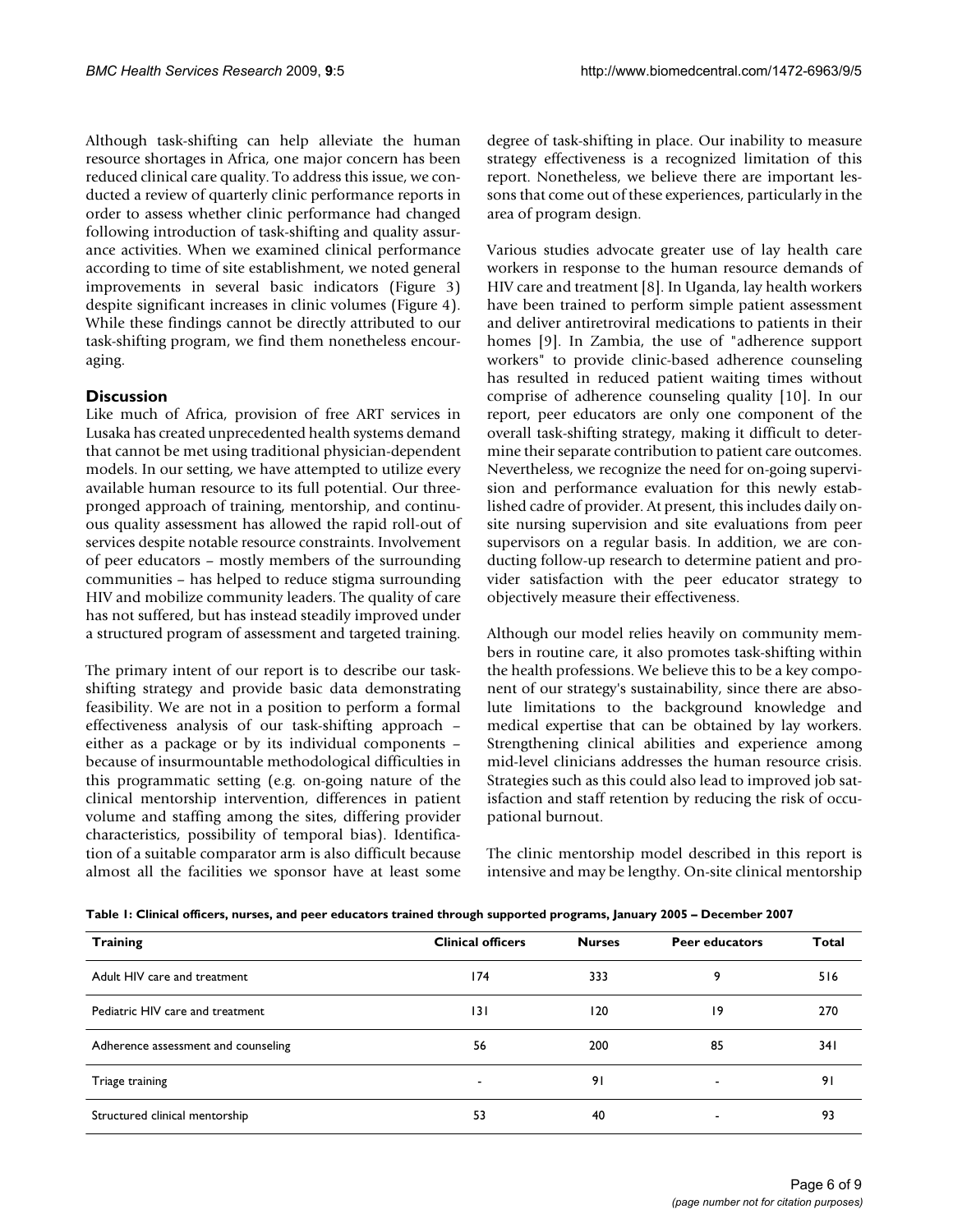

# Assessment of clinical care performanc **Figure 3** e over time across the 14 Lusaka district clinics that started before June 2005

**Assessment of clinical care performance over time across the 14 Lusaka district clinics that started before June 2005**. The graphs represent the percentage of patients on antiretroviral therapy (ART) who met specific indicator of quality clinical care. ALT = alanine aminotransferase, HB = hemoglobin, PCP = *Pneumocystis carinii (jiroveci)* pneumonia

for nurses, for example, usually lasts three months because of integration into often busy clinic flow. For this reason, we have only been only able to provide mentorship to 93 of 507 (18%) nurses and clinical officers who

completed Ministry of Health-supported training workshops for adult HIV care and treatment. Our mentorship trainees were purposely chosen from senior members of staff, individuals experienced in clinical practice and



# Number of patients enrolled and commenced 2005 **Figure 4** on antiretroviral therapy in the 14 Lusaka district clinics that started before June

**Number of patients enrolled and commenced on antiretroviral therapy in the 14 Lusaka district clinics that started before June 2005**. This figure demonstrates that the improvements in quality care indicators were achieved in the context of rapid service roll-out. ART = antiretroviral therapy.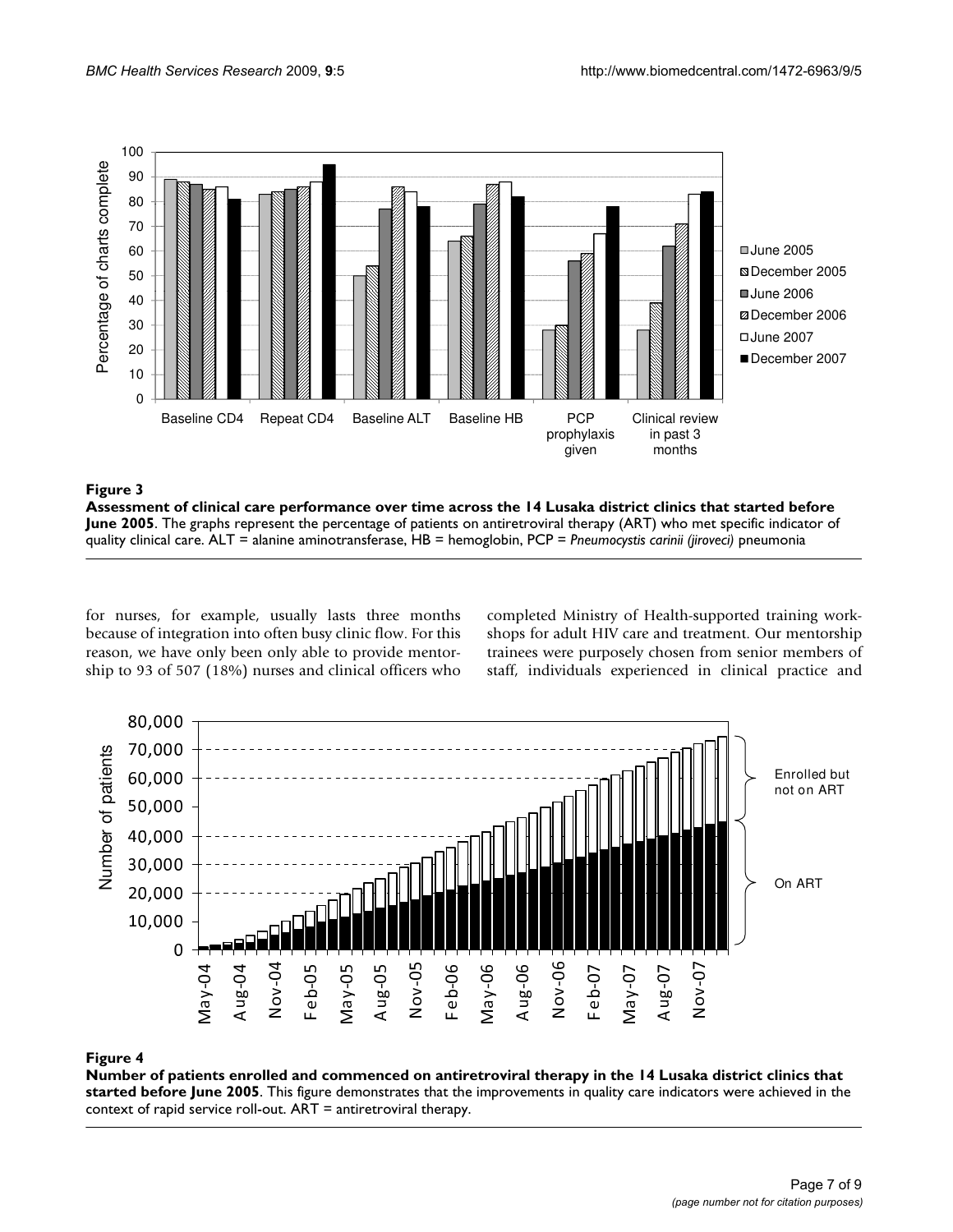teaching. The expectation is that these trainees will take on similar mentoring responsibilities for other providers onsite. We are currently developing appropriate monitoring strategies to ensure that lessons in basic clinical practices and HIV medical management are properly disseminated. This is a critical component to the sustainability of such a program, particularly as it rolls out into semi-urban and rural sites.

Strengths of this program are its focus on local capacity building and emphasis on clinical care quality rather than simple program indicators. One criticism has been its intensive use of resources; however, we believe this is justified, particularly during the early years of scale-up. The programs described in this report require trained personnel and central coordination, resources that may not be readily available in all African settings. This may be particularly true of rural settings where HIV prevalence and demand for services may be low. One possible adaptation would be the establishment of a few regional centers – likely in urban areas due to higher patient volumes – where providers can receive intensive training and then return to their primary facilities. Quality assessment could still be incorporated, though the frequency of visits may need to be reduced for feasibility.

To successfully bring this model to scale, engagement of local governments is an absolute necessity. One solution could be the integration of task-shifting into formal nursing curricula, with recognition of expanded duties via certification, legal support, and professional regulation. With such support, novel ventures such as nurse-led clinics could assist greatly with provision of necessary services [11,12]. The government of Botswana has supported one such model, by institutionalizing the nurse practitioner degree in the 1980s [13]. Similar efforts are possible in Zambia, but political and professional barriers must first be addressed at the national level [14]. The curriculum for an HIV specialty certificate – one that would allow nurses to screen patients and initiate ART – has recently been approved locally in conjunction with the University of Zambia and the Nursing Council of Zambia. In a similar vein, the Zambian Ministry of Health is working with local partners to formalize a national training program for lay health workers such as peer educators. Such an initiative would standardize clinical skills and responsibilities of these lay workers and officially integrate them into the Ministry's personnel structure.

### **Conclusion**

Over the short term, it is possible to expand ART services in settings of extreme health worker shortage without comprising clinical care quality. Alongside training, mentoring and continuous quality monitoring, we have also created clinic flow efficiencies, provided overtime payments to increase staffing [15], and recruited community workers and patients to support care initiatives. However, engagement with Ministries of Health is critically needed for long-term sustainable solutions: reduced provider migration (i.e. "brain drain"), expanded health care for providers with HIV, and improved working conditions for government health professionals. The human resource shortage is a critical barrier to the rapid scale of ART – and the public health benefits associated with such programs – and must to be addressed with new and innovative strategies.

### **Competing interests**

The authors declare that they have no competing interests.

### **Authors' contributions**

MM, BC, and SR designed the concept, analyzed the data, and wrote the first draft. BT and AM assisted in program design and implementation, interpreted the data, and provided substantial revisions to the manuscript. HC, JM, HM, CB, and DP provided program oversight, collected the data, and provided substantial revisions to the manuscript. JSAS contributed to the data analysis and substantially revised the manuscript. All authors approved the final version of the manuscript.

### **Acknowledgements**

We acknowledge patients and health personnel from the participating Lusaka clinics for providing this important information. We thank the Zambian Ministry of Health for consistent and high level support of operations research surrounding its national HIV care and treatment program. The work reported herein was supported by a multi-country grant to the Elizabeth Glaser Pediatric AIDS Foundation from the U.S. Centers for Disease Control and Prevention (cooperative agreement U62/CCU12354) through the President's Emergency Plan for AIDS Relief. Additional investigator salary or trainee support is provided by the National Institutes of Health (K23- AI01411; K01-TW06670; P30-AI027767) and the Doris Duke Clinical Scientist Development Award (2007061).

### **References**

- 1. Stringer JS, Zulu I, Levy J, Stringer EM, Mwango A, Chi BH, Mtonga V, Reid S, Cantrell RA, Bulterys M, *et al.*: **[Rapid scale-up of antiretro](http://www.ncbi.nlm.nih.gov/entrez/query.fcgi?cmd=Retrieve&db=PubMed&dopt=Abstract&list_uids=16905784)[viral therapy at primary care sites in Zambia: feasibility and](http://www.ncbi.nlm.nih.gov/entrez/query.fcgi?cmd=Retrieve&db=PubMed&dopt=Abstract&list_uids=16905784) [early outcomes.](http://www.ncbi.nlm.nih.gov/entrez/query.fcgi?cmd=Retrieve&db=PubMed&dopt=Abstract&list_uids=16905784)** *JAMA* 2006, **296(7):**782-793.
- 2. Bolton-Moore C, Mubiana-Mbewe M, Cantrell RA, Chintu N, Stringer EM, Chi BH, Sinkala M, Kankasa C, Wilson CM, Wilfert CM, *et al.*: **[Clinical outcomes and CD4 cell response in children receiv](http://www.ncbi.nlm.nih.gov/entrez/query.fcgi?cmd=Retrieve&db=PubMed&dopt=Abstract&list_uids=17954540)ing antiretroviral therapy at primary health care facilities in [Zambia.](http://www.ncbi.nlm.nih.gov/entrez/query.fcgi?cmd=Retrieve&db=PubMed&dopt=Abstract&list_uids=17954540)** *JAMA* 2007, **298(16):**1888-1899.
- 3. Zambian Ministry of Health: *Human resources for health strategic plan (2007 – 2010)* Lusaka, Zambia: Printech Press; 2006.
- 4. Samb B, Celletti F, Holloway J, Van Damme W, De Cock K, Dybul M: **Rapid Expansion for the Health Workforce in Response to the HIV Epidemic.** *New England Journal of Medicine* 2007, **357:**24.
- 5. Zambian Ministry of Health: *Essential competencies: ART, PMTCT, and CTC services* Lusaka, Zambia: Printech Press; 2006.
- 6. Fusco H, Hubschman T, Mweeta V, Chi B, Levy J, Sinkala M, Stringer J: **Electronic patient tracking supports rapid expansion of HIV care and treatment in resource-constrained settings.** *3rd IAS Conference on HIV Pathogenesis and Treatment. Rio de Janeiro, Brazil* 2005.
- 7. Morris M, Bolton C, Mwanza J, Manda H, Gillespie M, Kabeta M, Reid S: **Ensuring quality patient care during rapid scale-up of**